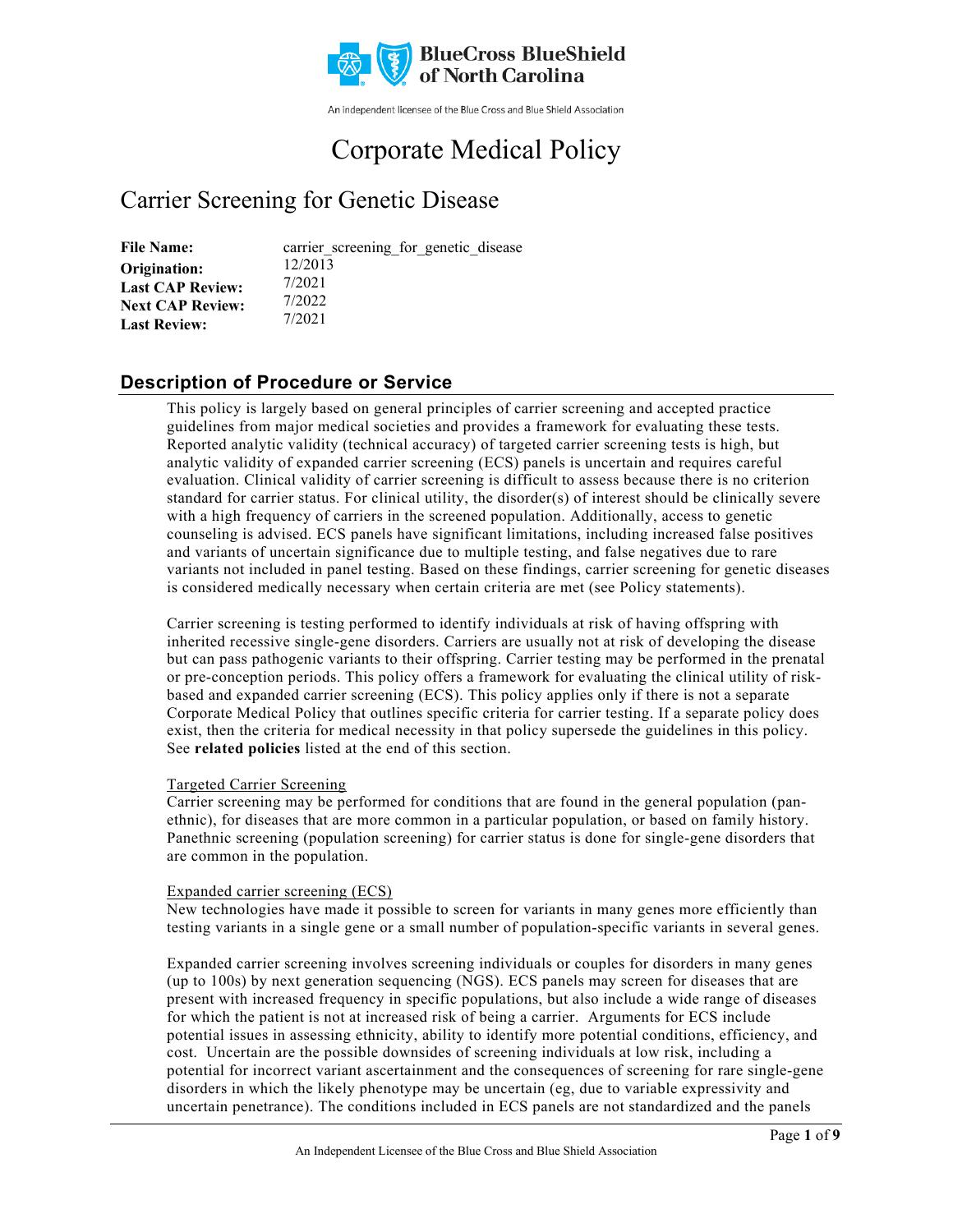may include many conditions not routinely evaluated and for which there are not existing professional guidelines.

#### **Definitions**

**Carrier screening:** Carrier genetic screening is performed on people who display no symptoms for a genetic disorder but may be at risk for passing it on to their children. A carrier of a genetic disorder has one abnormal allele for a disorder. When associated with an autosomal recessive or Xlinked disorder, carriers of the causative variant are typically unaffected. When associated with an autosomal dominant disorder, the individual has one normal and one mutated copy of the gene, and may be affected with the disorder, may be unaffected but at high risk of developing the disease later in life, or the carrier may remain unaffected because of the sex-limited nature of the disease. Homozygous affected offspring (those who inherit the variant from both parents) manifest the disease.

**Compound heterozygous**: The presence of two different variant alleles at a particular gene locus, one on each chromosome of a pair.

**Expressivity/Expression:** The degree to which a penetrant gene is expressed within an individual.

**Genetic testing:** Genetic testing involves the analysis of chromosomes, DNA (deoxyribonucleic acid), RNA (ribonucleic acid), genes or gene products to detect inherited (germline) or noninherited (somatic) genetic variants related to disease or health.

**Homozygous:** Having the same alleles at a particular gene locus on homologous chromosomes (chromosome pairs).

**Penetrance:** The proportion of individuals with a variant causing a particular disorder who exhibit clinical symptoms of that disorder.

**Residual risk:** The risk that an individual is a carrier of a particular disease but genetic testing for carrier status of the disease is negative (for example, if the individual has a disease-causing variant that wasn't included in the test assay).

#### Regulatory Status

Clinical laboratories may develop and validate tests in-house and market them as a laboratory service; laboratory-developed tests (LDTs) must meet the general regulatory standards of the Clinical Laboratory Improvement Amendments (CLIA). Laboratories that offer LDTs must be licensed by CLIA for high-complexity testing. To date, the U.S. Food and Drug Administration has chosen not to require any regulatory review of this test.

There are a number of commercially available genetic tests for carrier screening, which range from testing for individual diseases, to small panels designed to address testing based on ethnicity as recommended by practice guidelines (American College of Obstetricians and Gynecologists [ACOG], American College of Medical Genetics and Genomics [ACMG]), to large expanded panels that test for numerous diseases.

#### **Related Policies:**

Cardiovascular Disease Risk Assessment AHS-G2050 Genetic Testing For Cystic Fibrosis AHS-M2017 Genetic Testing For Fanconi Anemia AHS-M2077 Prenatal Screening AHS-G2035

*\*\*\*Note: This Medical Policy is complex and technical. For questions concerning the technical language and/or specific clinical indications for its use, please consult your physician.*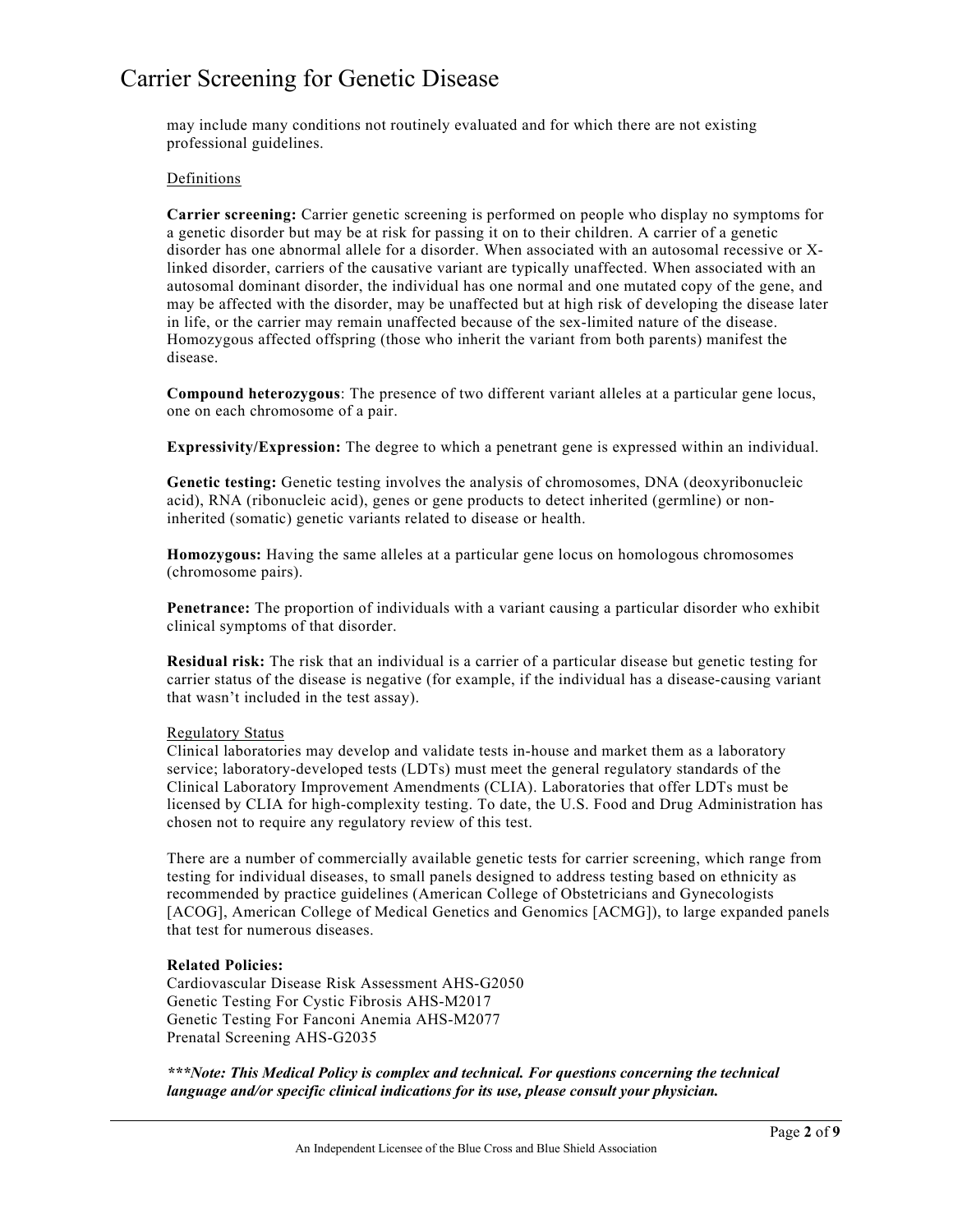### **Policy**

**BCBSNC will provide coverage for Carrier Testing for Genetic Disease when it is determined to be medically necessary because the medical criteria and guidelines noted below are met.**

### **Benefits Application**

This medical policy relates only to the services or supplies described herein. Please refer to the Member's Benefit Booklet for availability of benefits. Member's benefits may vary according to benefit design; therefore member benefit language should be reviewed before applying the terms of this medical policy.

### **When Carrier Testing for Genetic Disease is covered**

Carrier screening for genetic diseases is considered medically necessary when **one** of the following criteria is met:

- One or both individuals have a first- or second-degree relative who is affected OR
- One individual is known to be a carrier OR
- One or both individuals are members of a population known to have a carrier rate that exceeds a threshold considered appropriate for testing for a particular condition (see policy guidelines\*)

First-degree relatives include biological parent, brother, sister, or child; second-degree relatives include a biologic grandparent, aunt, uncle, niece, nephew, grandchildren, and half-sibling.

**AND all** of the following criteria are met:

- The natural history of the disease is well understood and there is a reasonable likelihood that the disease is one with high morbidity in the homozygous or compound heterozygous state.
- Alternative biochemical or other clinical tests to definitively diagnose carrier status are not available, or, if available, provide an indeterminate result or are individually less efficacious than genetic testing.
- The genetic test has adequate sensitivity and specificity to guide clinical decision making and residual risk is understood. (see policy guidelines\*\*)
- An association of the marker with the disorder has been established.

### **When Carrier Testing for Genetic Disease is not covered**

Expanded carrier screening panels are considered to be not medically necessary. (see policy guidelines\*\*\*)

### **Policy Guidelines**

\*If there is no family history of risk-based or ethnic predilection for a disease, carrier screening is not recommended if the carrier rate is <1% in the general population.

\*\*The American College of Medical Genetics and Genomics (ACMG) recommends testing for specific variants, which will result in a carrier detection rate of 95% or higher for most disorders.

\*\*\*The ACMG defines expanded panels as those that use next-generation sequencing to screen for variants in many genes, as opposed to gene-by-gene screening (e.g., ethnic-specific screening or panethnic testing for cystic fibrosis). A 2013 ACMG position statement states that although commercial laboratories offer expanded carrier screening panels, there has been no professional guidance as to which disease genes and variants to include.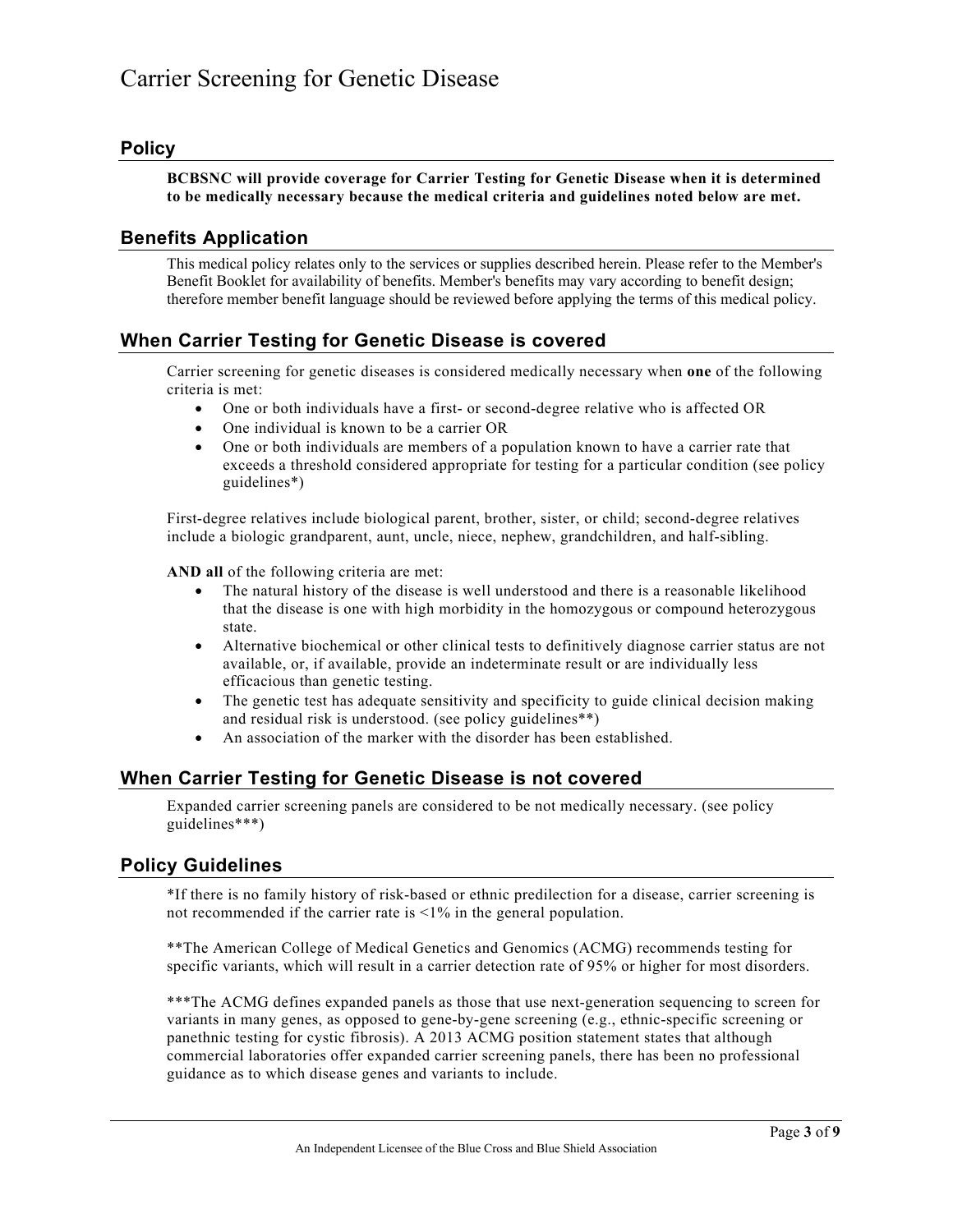The American College of Obstetricians and Gynecologists (ACOG) Committee Opinion 690 provides the following summary pertaining to expanded carrier screening: "Given the multitude of conditions that can be included in expanded carrier screening panels, the disorders selected for inclusion should meet several of the following consensus-determined criteria: have a carrier frequency of 1 in 100 or greater, have a well-defined phenotype, have a detrimental effect on quality of life, cause cognitive or physical impairment, require surgical or medical intervention, or have an onset early in life. Additionally, screened conditions should be able to be diagnosed prenatally and may afford opportunities of antenatal intervention to improve perinatal outcomes, changes to delivery management to optimize newborn and infant outcomes, and education of the parents about special care needs after birth. Carrier screening panels should not include conditions primarily assocated with a disease of adult onset.

Expanded panels may include the diseases that are present with increased frequency in specific populations, but typically include testing for a wide range of diseases for which the patient is not at risk of being a carrier.

Carrier screening should only be performed in adults.

Individuals of Ashkenazi Jewish descent have cumulatively high carrier rates for multiple conditions, notably 1 in 4 and 1 in 5 when all disorders are considered. Recommendations for carrier screening for Ashkenazi Jewish individuals by ACOG and ACMG are summarized below.

#### Ashkenazi Jewish

The ACMG and the American College of Obstetricians and Gynecologists (ACOG) both recommend carrier screening for Ashkenazi Jewish individuals for:

- Tay-Sachs disease (disease incidence 1/3,000; carrier rate 1/30),
- Canavan disease (disease incidence 1/6,400; carrier rate 1/40), and
- Cystic fibrosis (disease incidence 1/2,500-3,000; carrier rate 1/29) and
- Familial dysautonomia (disease incidence  $1/3,600$ ; carrier rate  $1/32$ ) and
- Fanconi anemia (group C) (disease incidence  $1/32,000$ ; carrier rate  $1/89$ ), and
- Niemann-Pick (type A) (disease incidence 1/32,000; carrier rate 1/90), and
- Bloom syndrome (disease incidence 1/40,000; carrier rate 1/100), and
- Mucolipidosis IV (disease incidence 1/62,500; carrier rate 1/127), and
- Gaucher disease (disease incidence 1/900; carrier rate 1/15),and
- Familial hyperinsulinism (carrier rate 1/52), and
- Glycogen storage disease type I (carrier rate 1/71), and
- Joubert syndrome (carrier rate 1/92), and
- Maple syrup urine disease (carrier rate  $1/81$ ), and
- Usher syndrome (carrier rate  $\leq 1/40$ ).

Table 2 provides the recommendations by indication for targeted risk-based screening based on the current ACOG and ACMG guidelines.

| <b>Society</b>             | Recommendation                                                                                                                                                                                                                                                                                                                                  | Year |
|----------------------------|-------------------------------------------------------------------------------------------------------------------------------------------------------------------------------------------------------------------------------------------------------------------------------------------------------------------------------------------------|------|
| <b>Cystic fibrosis</b>     |                                                                                                                                                                                                                                                                                                                                                 |      |
| <b>ACOG</b>                | Cystic fibrosis carrier screening should be offered to all<br>women considering pregnancy or are pregnant.                                                                                                                                                                                                                                      | 2017 |
| ACMG                       | Current ACMG guidelines use a 23-variant panel and were<br>developed after assessing the initial experiences on<br>implementation of cystic fibrosis screening into clinical<br>practice. Using the 23-variant panel, the detection rate is 94%<br>in the Ashkenazi Jewish population and 88% in the non-<br>Hispanic white general population. | 2013 |
| Spinal muscular<br>atrophy |                                                                                                                                                                                                                                                                                                                                                 |      |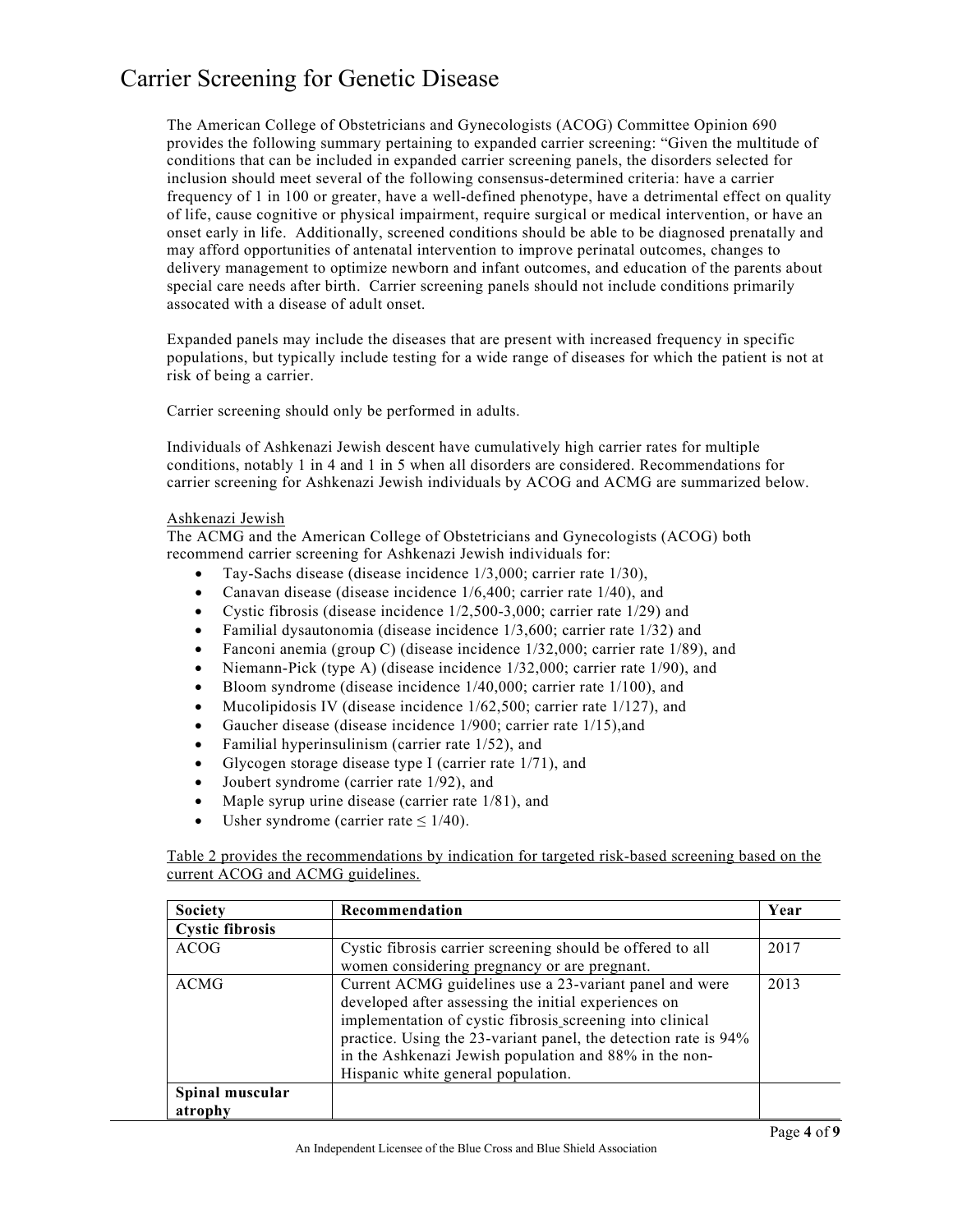| <b>ACOG</b>                                                  | Screening for spinal muscular atrophy should be offered to all<br>women considering pregnancy or are pregnant. In patients<br>with a family history of spinal muscular atrophy, molecular<br>testing reports of the affected individual and carrier testing of<br>the related parent should be reviewed, if possible, before<br>testing. If the reports are not available, SMN1 detection<br>testing should be recommended for the low-risk partner.                                                                                                                                                                                                                                                                                                                                                   | 2017 |
|--------------------------------------------------------------|--------------------------------------------------------------------------------------------------------------------------------------------------------------------------------------------------------------------------------------------------------------------------------------------------------------------------------------------------------------------------------------------------------------------------------------------------------------------------------------------------------------------------------------------------------------------------------------------------------------------------------------------------------------------------------------------------------------------------------------------------------------------------------------------------------|------|
| <b>ACMG</b>                                                  | Because spinal muscular strophy is present in all populations,<br>carrier testing should be offered to all couples regardless of<br>race or ethnicity.                                                                                                                                                                                                                                                                                                                                                                                                                                                                                                                                                                                                                                                 | 2013 |
| <b>Tay-Sachs disease</b>                                     |                                                                                                                                                                                                                                                                                                                                                                                                                                                                                                                                                                                                                                                                                                                                                                                                        |      |
| <b>ACOG</b>                                                  | Screening for Tay-Sachs disease should be offered when<br>considering pregnancy or during pregnancy if either member<br>of a couple is of Ashkenazi Jewish, French-Canadian, or<br>Cajun descent. Those with a family history consistent with<br>Tay-Sachs disease should also be screened                                                                                                                                                                                                                                                                                                                                                                                                                                                                                                             | 2017 |
| Hemoglobinopathies                                           |                                                                                                                                                                                                                                                                                                                                                                                                                                                                                                                                                                                                                                                                                                                                                                                                        |      |
| (sicklecell disease, $\alpha$ -<br>and $\beta$ -thalassemia) |                                                                                                                                                                                                                                                                                                                                                                                                                                                                                                                                                                                                                                                                                                                                                                                                        |      |
| <b>ACOG</b>                                                  | A complete blood count with red blood cell indices should be<br>performed in all women who are currently pregnant to assess<br>not only their risk of anemia but also to allow assessment for<br>risk of a hemoglobinopathy. Ideally, this testing also should<br>be offered to women before pregnancy. A hemoglobin<br>electrophoresis should be offered to women before<br>pregnancy. A gemoglobin electrophoresis should be<br>performed in addition to a complete blood count if there is<br>suspicion of hemoglobinopathy based on ethnicity (African,<br>Mediterranean, Middle Eastern, Southeast Asian, or West<br>Indian descent). If red blood cell indices indicate a low mean<br>corpuscular hemoglobin or mean corpuscular volume,<br>hemoglobin electrophoresis also should be performed. | 2017 |
| Fragil X syndrome                                            |                                                                                                                                                                                                                                                                                                                                                                                                                                                                                                                                                                                                                                                                                                                                                                                                        |      |
| <b>ACOG</b>                                                  | Fragile X premutation carrier screening is recommended for<br>women with a family history of fragile X-related disorders or<br>intellectual disability suggestive of fragile X syndrome and<br>who are considering pregnancy or are currently pregnant. If a<br>woman has unexplained ovarian insufficiency or failure or an<br>elevated follicle-stimulating hormone level before age 40<br>years, fragile X carrier screening is recommended to<br>determine whether she has an FMR1 premutation.                                                                                                                                                                                                                                                                                                    | 2017 |

The evidence for individuals who are asymptomatic but at risk for having an offspring with an inherited recessive genetic disorder who receive targeted-based carrier screening includes, studies supporting clinical validity and clinical utility. Relevant outcomes are test validity, and changes in reproductive decision making. Results of carrier testing can be used to inform reproductive decisions such as avoidance of pregnancy, preimplantation genetic diagnosis, in vitro fertilization, invasive prenatal testing, and adoption. Therefore, the evidence is sufficient to determine the technology results in a meaningful improvement in the net health outcome.

The evidence for expanded carrier screening (ECS) in individuals who are either at increased risk or population risk for having an offspring with an inherited recessive genetic disorder, includes studies supporting clinical validity and clinical utility. Relevant outcomes are test validity, and changes in reproductive decision making. Studies have found that ECS identifies more carriers and potentially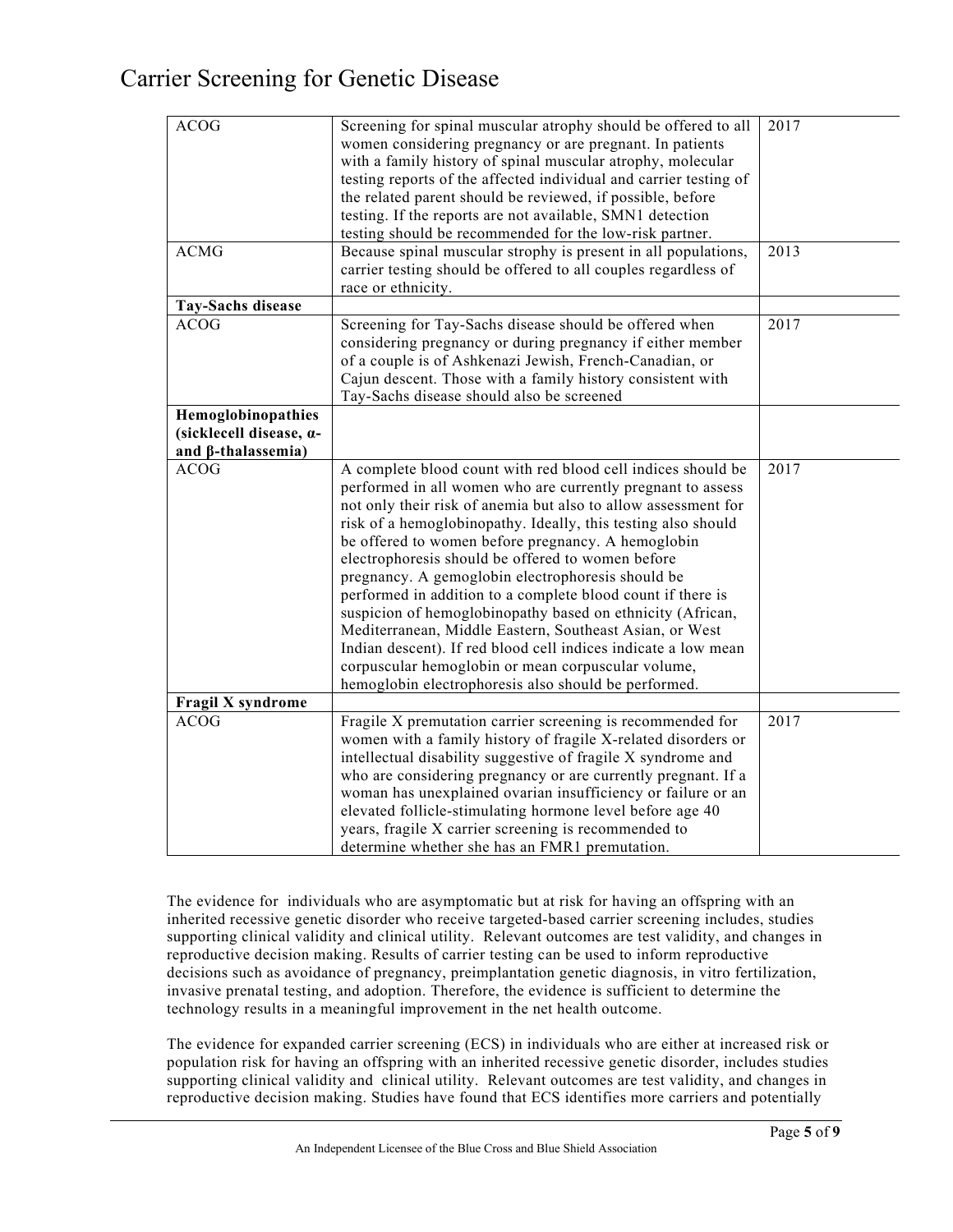affected fetuses. However, evidence to support the clinical validity of expanding carrier screening beyond risk-based recommendations is limited and accompanied by some concerns including; interlaboratory inconsistency of variant pathogenicity assessment, the validity of disease severity classifications for rare disorders, and the uncertainty that the offspring will be affected by severe phenotype for all the disorders included in a panel. As well, many of the genes in ECS do not meet the ACOG consensus-driven criteria of at least 1% carrier rate for all ethnic groups. Therefore, the evidence is insufficient to determine the effects of the technology on health outcomes.

### **Billing/Coding/Physician Documentation Information**

This policy may apply to the following codes. Inclusion of a code in this section does not guarantee that it will be reimbursed. For further information on reimbursement guidelines, please see Administrative Policies on the Blue Cross Blue Shield of North Carolina web site at www.bcbsnc.com. They are listed in the Category Search on the Medical Policy search page.

*Applicable codes*: *81329, 81336, 81337, 81412, 81443*

*If CPT Tier 1 or Tier 2 molecular pathology codes are available for the specific test, they should be used. If the test has not been codified by CPT, the unlisted molecular pathology code 81479 would be used.*

BCBSNC may request medical records for determination of medical necessity. When medical records are requested, letters of support and/or explanation are often useful, but are not sufficient documentation unless all specific information needed to make a medical necessity determination is included.

### **Scientific Background and Reference Sources**

ACOG Committee Opinion No. 442: Preconception and prenatal carrier screening for genetic diseases in individuals of Eastern European Jewish descent. Obstet Gynecol 2009; 114(4):950-3.

Gross SJ, Pletcher BA, Monaghan KG. Carrier screening in individuals of Ashkenazi Jewish descent. Genet Med. 2008 January; 10(1): 54–56.

Watson MS, Cutting GR, Desnick RJ, et al. Cystic fibrosis population carrier screening: 2004 revision of American College of Medical Genetics mutation panel. Genet Med. 2004 Sep-Oct; 6(5): 387–391.

ACOG Publishes Guidelines on Hemoglobinopathies in Pregnancy. Practice Guideline Briefs. Am Fam Physician. 2007 Oct 15;76(8):1229-1230.

Grody WW, Thompson BH, Gregg AR et al. ACMG position statement on prenatal/preconception expanded carrier screening. Genet Med 2013; 15(6):482-3. https://www.acmg.net/docs/Prenatal\_Preconception\_Expanded\_Carrier\_Screening\_Statement\_GiM [June\\_2013.pdf](https://www.acmg.net/docs/Prenatal_Preconception_Expanded_Carrier_Screening_Statement_GiM_June_2013.pdf)

BCBSA Medical Policy Reference Manual [Electronic Version]. 2.04.107, 11/14/13

Medical Director review 12/2013

Specialty Matched Consultant Advisory Panel review 8/2014

BCBSA Medical Policy Reference Manual [Electronic Version]. 2.04.107, 10/9/14

Specialty Matched Consultant Advisory Panel review 8/2015

Medical Director review 8/2015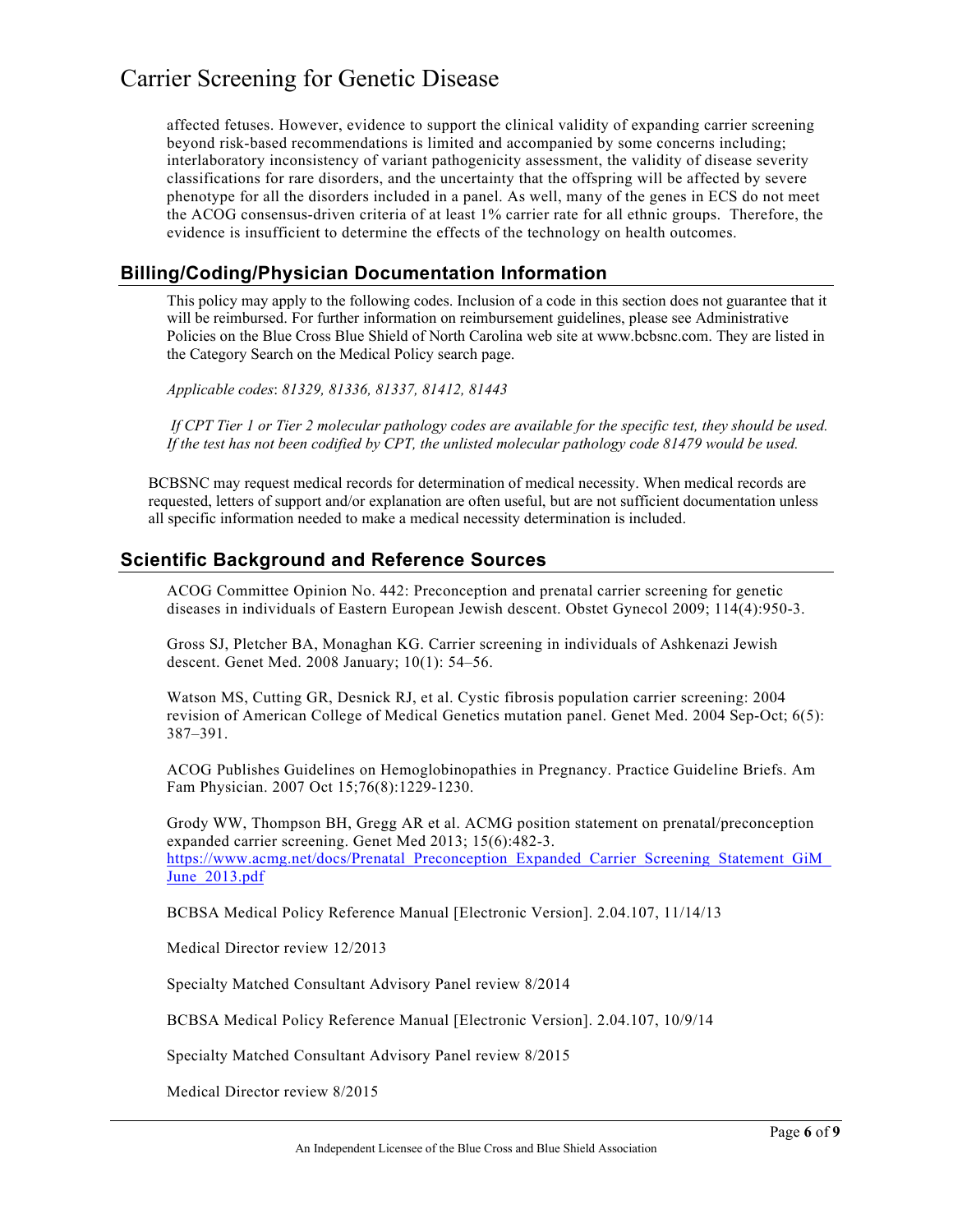BCBSA Medical Policy Reference Manual [Electronic Version]. 2.04.107, 10/15/15

Specialty Matched Consultant Advisory Panel review 7/2016

Medical Director review 7/2016

#### **For policy titled: Carrier Screening for Genetic Disease**

BCBSA Medical Policy Reference Manual [Electronic Version]. 2.04.107, 4/2017

Medical Director review 4/2017

Specialty Matched Consultant Advisory Panel review 7/2017

Medical Director review 7/2017

ACOG Committee Opinion No. 690: Carrier screening in the age of genomic medicine. Obstet Gynecol. Mar 2017;129(3):e35-e40.

BCBSA Medical Policy Reference Manual [Electronic Version]. 2.04.107, 1/2019

Specialty Matched Consultant Advisory Panel review 7/2019

Medical Director review 7/2019

BCBSA Medical Policy Reference Manual [Electronic Version]. 2.04.107, 9/2019

Specialty Matched Consultant Advisory Panel review 7/2020

Medical Director review 7/2020

BCBSA Medical Policy Reference Manual [Electronic Version]. 2.04.107, 9/2021

Specialty Matched Consultant Advisory Panel review 7/2021

Medical Director review 7/2021

### **Policy Implementation/Update Information**

1/28/14 New policy developed. Carrier testing for genetic diseases is considered medically necessary when one of the following criteria is met: The individuals have a previously affected child with the genetic disease OR One or both individuals have a first- or second-degree relative who is affected OR One or both individuals have a first-degree relative with an affected offspring OR One individual is known to be a carrier OR One or both individuals are members of a population known to have a carrier rate that exceeds a threshold considered appropriate for testing for a particular condition; AND all of the following criteria are met: The natural history of the disease is well understood and there is a reasonable likelihood that the disease is one with high morbidity in the homozygous or compound heterozygous state. Alternative biochemical or other clinical tests to definitively diagnose carrier status are not available, or, if available, provide an indeterminate result or are individually less efficacious than genetic testing. The genetic test has adequate sensitivity and specificity to guide clinical decision making and residual risk is understood. An association of the marker with the disorder has been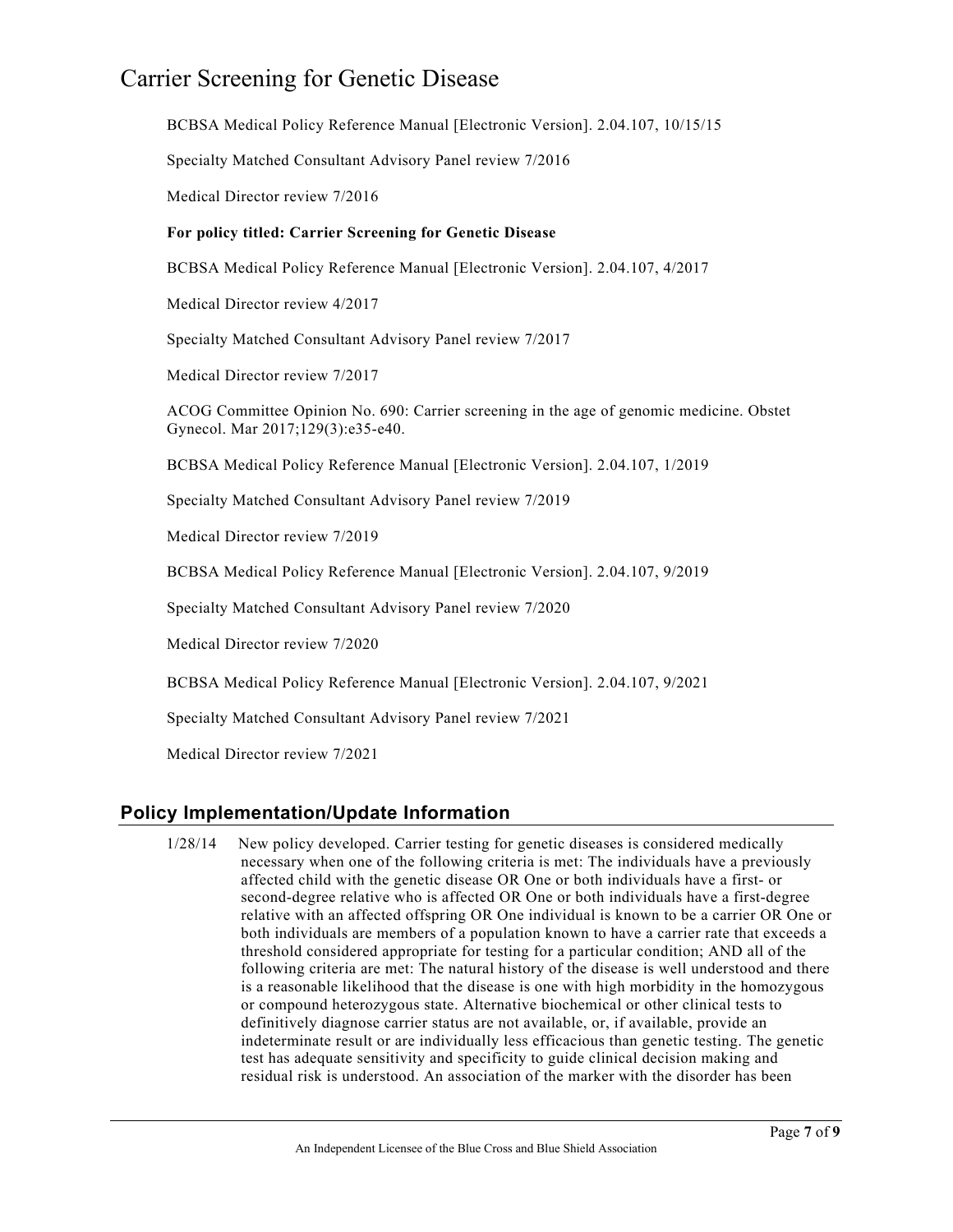established. Expanded carrier screening panels are considered to be not medically necessary. Medical Director review 12/2013. (mco)

- 9/9/14 Related Policies list updated. Specialty Matched Consultant Advisory Panel review 8/2014. No changes to Policy Statements. (mco)
- 11/11/14 Regulatory Section under Description section updated. Policy Guidelines section updated, including addition of "Spinal Muscular Atrophy" information and archived related policies removed. No changes to Policy Statements. (td)
- 7/1/15 Description section revised to list current active policies under Related Policies section. (td)
- 10/1/15 Specialty Matched Consultant Advisory Panel review 8/26/2015. Medical Director review 8/2015. Description section updated to remove archived related policies. Policy Statement remains unchanged. (td)
- 12/30/15 Description section updated. Billing/Coding section updated to include code 81412 effective 1/1/16. Policy Guidelines section updated. References updated. (td)
- 8/30/16 Specialty Matched Consultant Advisory Panel review 7/2016. Medical Director review 7/2016. (jd)
- 12/30/16 Updated Related Policies section along with minor revisions to policy guidelines section. No change to policy statement/intent. (jd)
- 5/26/17 Policy title changed from "Carrier **Testing** for Genetic Diseases" to "Carrier Screening for Genetic Diseases". Description section and Policy Guidelines updated. Genetic nomenclature updated throughout policy, no change to policy intent. Updated Related Policies. References updated. Medical Director review 4/2017. (jd)
- 8/11/17 Minor update to Policy Guidelines. Specialty Matched Consultant Advisory Panel review 7/2017. Medical Director review 7/2017. (jd)
- 9/29/17 Minor revision to Description section. Major revision to Policy Guidelines to include current ACOG guidelines and added Table 2 providing recommendations for risk-based screening based on current ACOG and ACMG guidelines. No change to policy intent. References updated. (jd)
- 8/24/18 Specialty Matched Consultant Advisory Panel review 7/2019. Medical Director review 7/2018. (jd)
- 12/31/18 Added CPT codes 81329, 81336, 81337, and 81443 to Billing/Coding section for effective date1/1/19. (jd)
- 4/1/19 Related Policies section updated.(jd)
- 8/13/19 Specialty Matched Consultant Advisory Panel review 7/2019. Medical Director review 7/2019. (jd)
- 7/28/20 Specialty Matched Consultant Advisory Panel review 7/2020. Medical Director review 7/2020.  $(id)$
- 9/**7**/21 Minor revisions. References updated. Specialty Matched Consultant Advisory Panel review 7/2021. Medical Director review 7/2021. (jd)